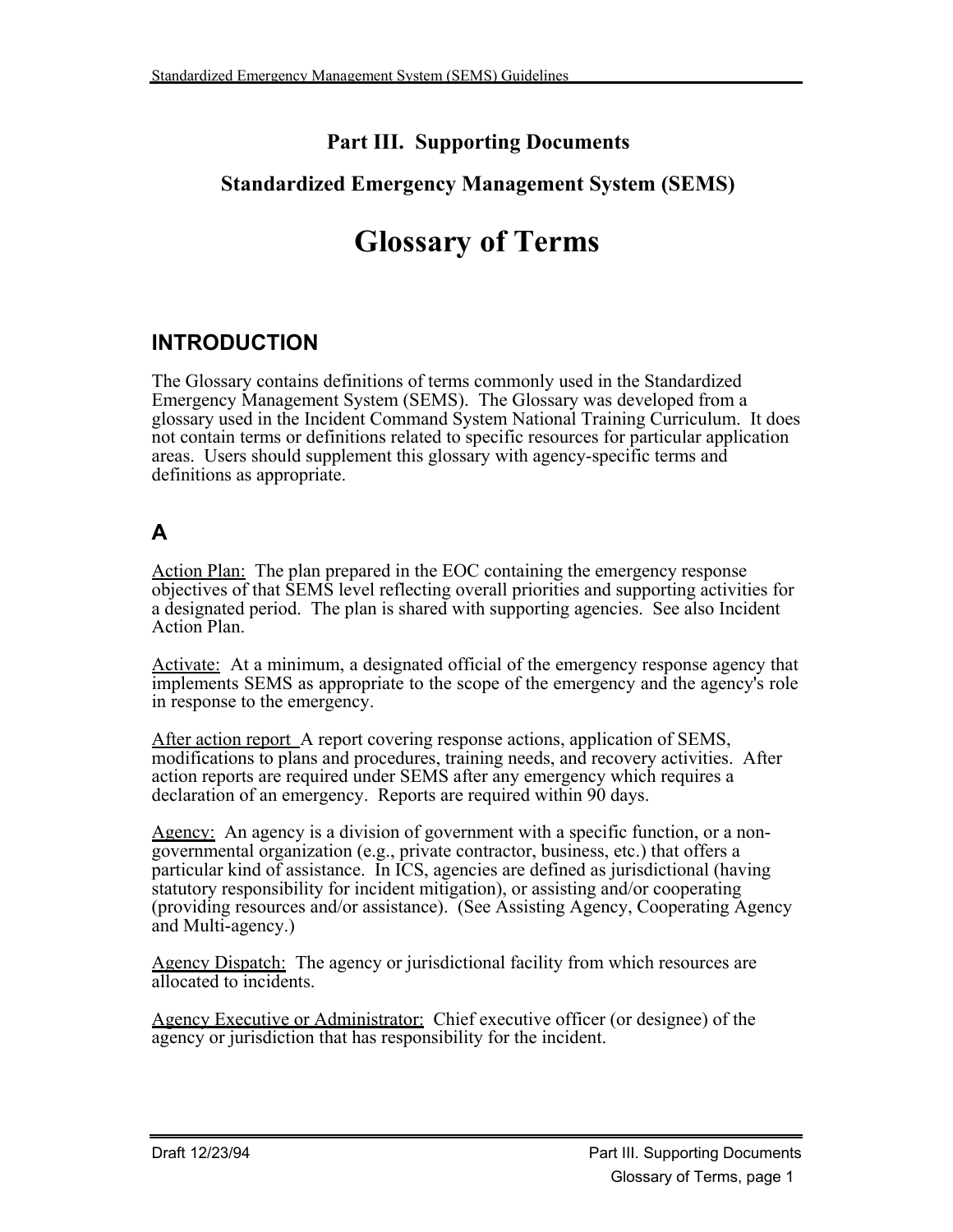Agency Representative: An individual assigned to an incident or to an EOC from an assisting or cooperating agency who has been delegated authority to make decisions on matters affecting that agency's participation at the incident or at the EOC. Agency Representatives report to the Liaison Officer at the incident, or to the Liaison Coordinator at SEMS EOC levels.

Air Operations Branch Director: The person primarily responsible for preparing and implementing the air operations portion of the Incident Action Plan. Also responsible for providing logistical support to helicopters operating on the incident.

Allocated Resources: Resources dispatched to an incident.

Area Command: An organization established to: 1) oversee the management of multiple incidents that are each being handled by an Incident Command System organization; or 2) to oversee the management of a very large incident that has multiple Incident Management Teams assigned to it. Area Command has the responsibility to set overall strategy and priorities, allocate critical resources based on priorities, ensure that incidents are properly managed, and ensure that objectives are met and strategies followed.

Assigned Resources: Resources checked in and assigned work tasks on an incident.

Assignments: Tasks given to resources to perform within a given operational period, based upon tactical objectives in the Incident or EOC Action Plan.

Assistant: Title for subordinates of the Command Staff positions at the Field SEMS level. The title indicates a level of technical capability, qualifications, and responsibility subordinate to the primary positions. Assistants may also be used to supervise unit activities at camps.

Assisting Agency: An agency directly contributing tactical or service resources to another agency.

Available Resources: Incident-based resources which are available for immediate assignment.

# **B**

**Base:** The location at an incident at which primary logistics functions for an incident are coordinated and administered. There is only one Base per incident. (Incident name or other designator will be added to the term "Base.") The Incident Command Post may be collocated with the Base.

Branch: The organizational level at the SEMS Field Level having functional or geographic responsibility for major parts of incident operations. The Branch level is organizationally between Section and Division/Group in the Operations Section, and between Section and Units in the Logistics Section. Branches are identified by the use of Roman Numerals or by functional name (e.g., medical, security, etc.). Branches are also used in the same sequence at the SEMS EOC Levels.

**Branch Director:** The ICS title for individuals responsible for supervision of a Branch at the Field Level. At SEMS EOC levels, the title Branch Coordinator is preferred.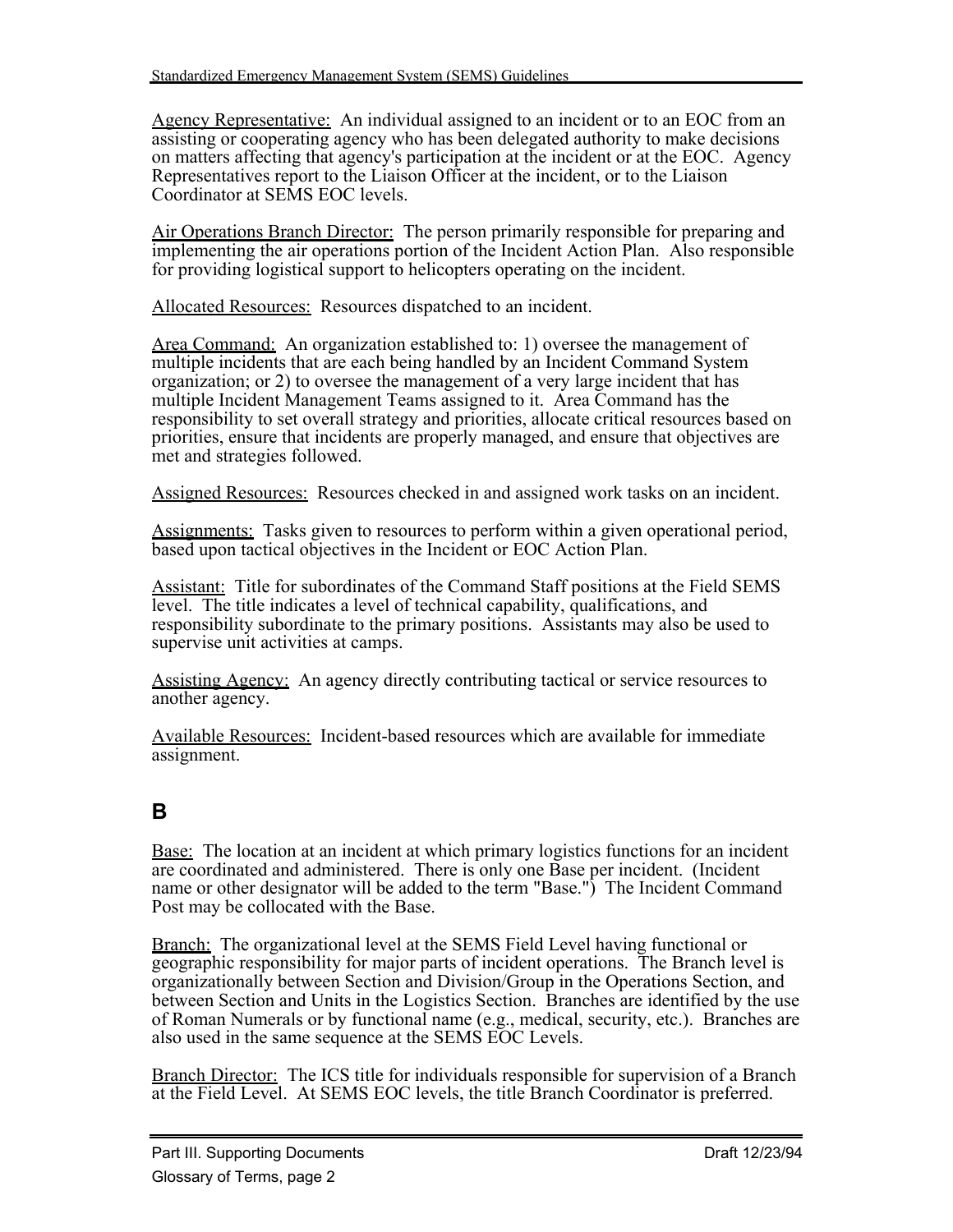# **C**

Cache: A pre-determined complement of tools, equipment and/or supplies stored in a designated location, available for incident use.

Camp: A geographical site, within the general incident area, separate from the Incident Base, equipped and staffed to provide sleeping, food, water, and sanitary services to incident personnel.

Chain of Command: A series of management positions in order of authority.

Check-in: The process whereby resources first report to an incident or into an EOC. Check-in locations at the SEMS Field level include: Incident Command Post (Resources Unit), Incident Base, Camps, Staging Areas, Helibases, Helispots, and Division Supervisors (for direct line assignments).

Clear Text: The use of plain English in radio communications transmissions. No Ten Codes or agency specific codes are used when utilizing Clear Text.

Command: The act of directing, and/or controlling resources at an incident by virtue of explicit legal, agency, or delegated authority. May also refer to the Incident Commander.

Command Post: (See Incident Command Post)

Command Staff: The Command Staff at the SEMS Field level consists of the Information Officer, Safety Officer, and Liaison Officer. They report directly to the Incident Commander. They may have an assistant or assistants, as needed. These functions may also be found at the EOC levels in SEMS. At the EOC, they would report to the EOC Director but may be designated as Coordinators. At EOCs, the functions may also be established as Sections, or Branches to accommodate subsequent expansion.

Communications Unit: An organizational unit in the Logistics Section responsible for providing communication services at an incident or an EOC. A Communications Unit may also be a facility (e.g., a trailer or mobile van) used to provide the major part of an Incident Communications Center.

Compacts: Formal working agreements among agencies to obtain mutual aid.

Compensation Unit/Claims Unit: Functional unit within the Finance/Administration Section responsible for financial concerns resulting from property damage, injuries or fatalities at the incident or within an EOC.

Complex: Two or more individual incidents located in the same general area which are assigned to a single Incident Commander or to a Unified Command.

Cooperating Agency: An agency supplying assistance other than direct tactical or support functions or resources to the incident control effort (e.g., American Red Cross, telephone company, etc.).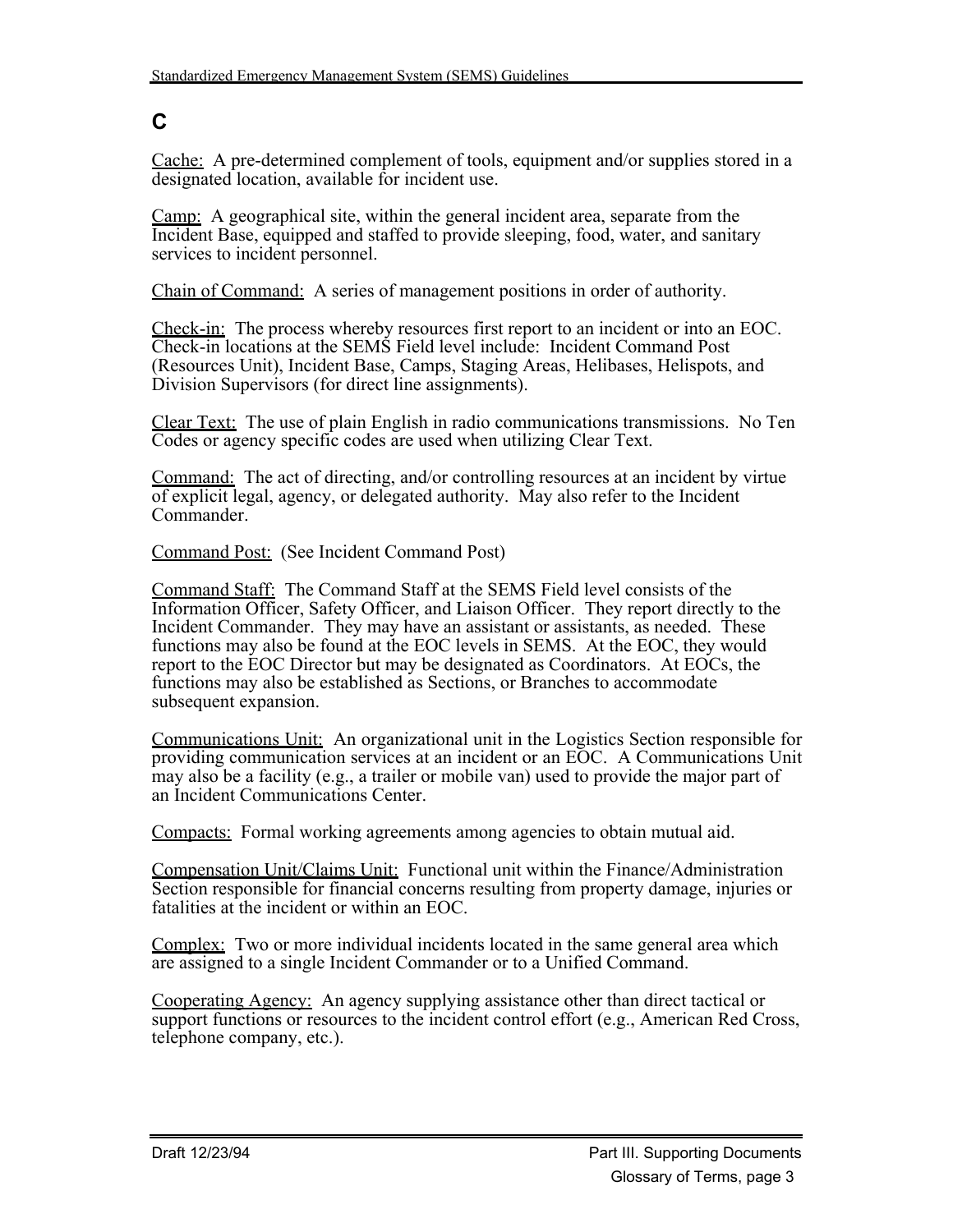Coordination: The process of systematically analyzing a situation, developing relevant information, and informing appropriate command authority of viable alternatives for selection of the most effective combination of available resources to meet specific objectives. The coordination process (which can be either intra- or inter- agency) does not involve dispatch actions. However, personnel responsible for coordination may perform command or dispatch functions within the limits established by specific agency delegations, procedures, legal authority, etc. Multi-agency or Inter- agency coordination is found at all SEMS levels.

Coordination Center: Term used to describe any facility that is used for the coordination of agency or jurisdictional resources in support of one or more incidents.

Cost Sharing Agreements: Agreements between agencies or jurisdictions to share designated costs related to incidents. Cost sharing agreements are normally written but may also be verbal between authorized agency or jurisdictional representatives at the incident.

Cost Unit: Functional unit within the Finance/Administration Section responsible for tracking costs, analyzing cost data, making cost estimates, and recommending costsaving measures.

# **D**

Delegation of Authority: A statement provided to the Incident Commander by the Agency Executive delegating authority and assigning responsibility. The Delegation of Authority can include objectives, priorities, expectations, constraints and other considerations or guidelines as needed. Many agencies require written Delegation of Authority to be given to Incident Commanders prior to their assuming command on larger incidents.

Demobilization Unit: Functional unit within the Planning Section responsible for assuring orderly, safe and efficient demobilization of incident or EOC assigned resources.

Department Operations Center: A facility used by a distinct discipline, such as flood operations, fire, medical, hazardous material, or a unit, such as Department of Public Works, or Department of Health. Department Operations Centers may be used at all SEMS levels above the field response level depending upon the needs of the emergency.

Deputy Incident Commander (Section Chief or Branch Director): A fully qualified individual who, in the absence of a superior, could be delegated the authority to manage a functional operation or perform a specific task. In some cases, a Deputy could act as relief for a superior and therefore must be fully qualified in the position. Deputies may also be found as necessary at all SEMS EOC levels.

Disaster A sudden calamitous emergency event bringing great damage loss or destruction.

Dispatch: The implementation of a command decision to move a resource or resources from one place to another.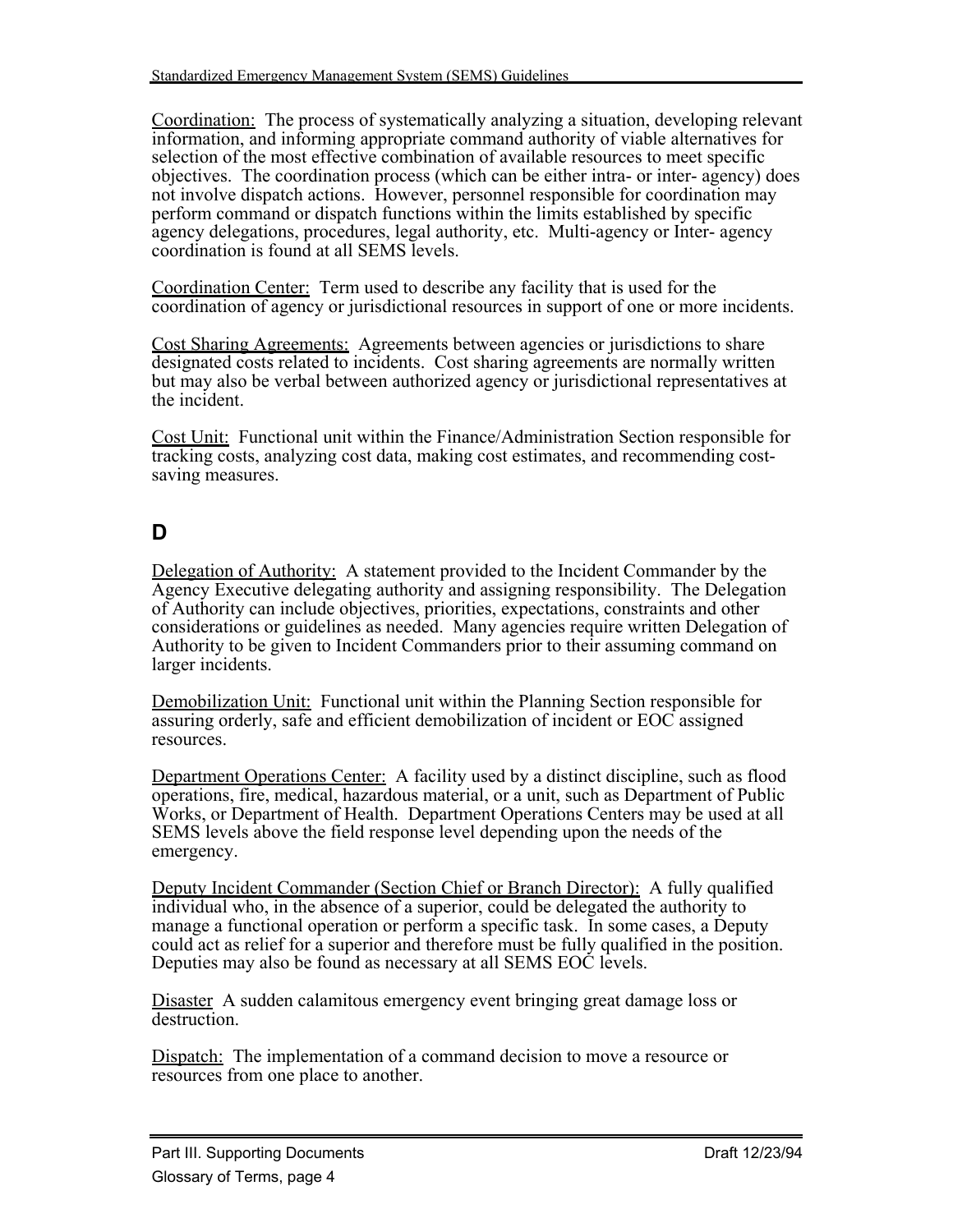Dispatch Center: A facility from which resources are assigned to an incident.

Division: Divisions are used to divide an incident into geographical areas of operation. Divisions are identified by alphabetic characters for horizontal applications and, often, by numbers when used in buildings. Divisions are also used at SEMS EOC levels and are found organizationally between Branches and Units.

Division or Group Supervisor: The position title for individuals responsible for command of a Division or Group at an Incident. At the EOC level, the title is Division **Coordinator** 

Documentation Unit: Functional unit within the Planning Section responsible for collecting, recording and safeguarding all documents relevant to an incident or within an EOC.

# **E**

Emergency: A condition of disaster or of extreme peril to the safety of persons and property caused by such conditions as air pollution, fire, flood, hazardous material incident, storm, epidemic, riot, drought, sudden and severe energy shortage, plant or animal infestations or disease, the Governor's warning of an earthquake or volcanic prediction, or an earthquake or other conditions, other than conditions resulting from a labor controversy.

Emergency Management Coordinator The individual within each jurisdiction that is delegated the day to day responsibility for the development and maintenance of all emergency management coordination efforts.

Emergency Management Director (Emergency Services Director) The individual within each political subdivision that has overall responsibility for jurisdiction emergency management. For cities and counties, this responsibility is commonly assigned by local ordinance.

Emergency Medical Technician (EMT): A health-care specialist with particular skills and knowledge in pre-hospital emergency medicine.

Emergency Operations Center (EOC): A location from which centralized emergency management can be performed. EOC facilities are established by an agency or jurisdiction to coordinate the overall agency or jurisdictional response and support to an emergency.

Emergency Operations Plan: The plan that each jurisdiction has and maintains for responding to appropriate hazards.

Emergency Response Agency: Any organization responding to an emergency, or providing mutual aid support to such an organization, whether in the field, at the scene of an incident, or to an operations center.

Emergency Response Personnel: Personnel involved with an agency's response to an emergency.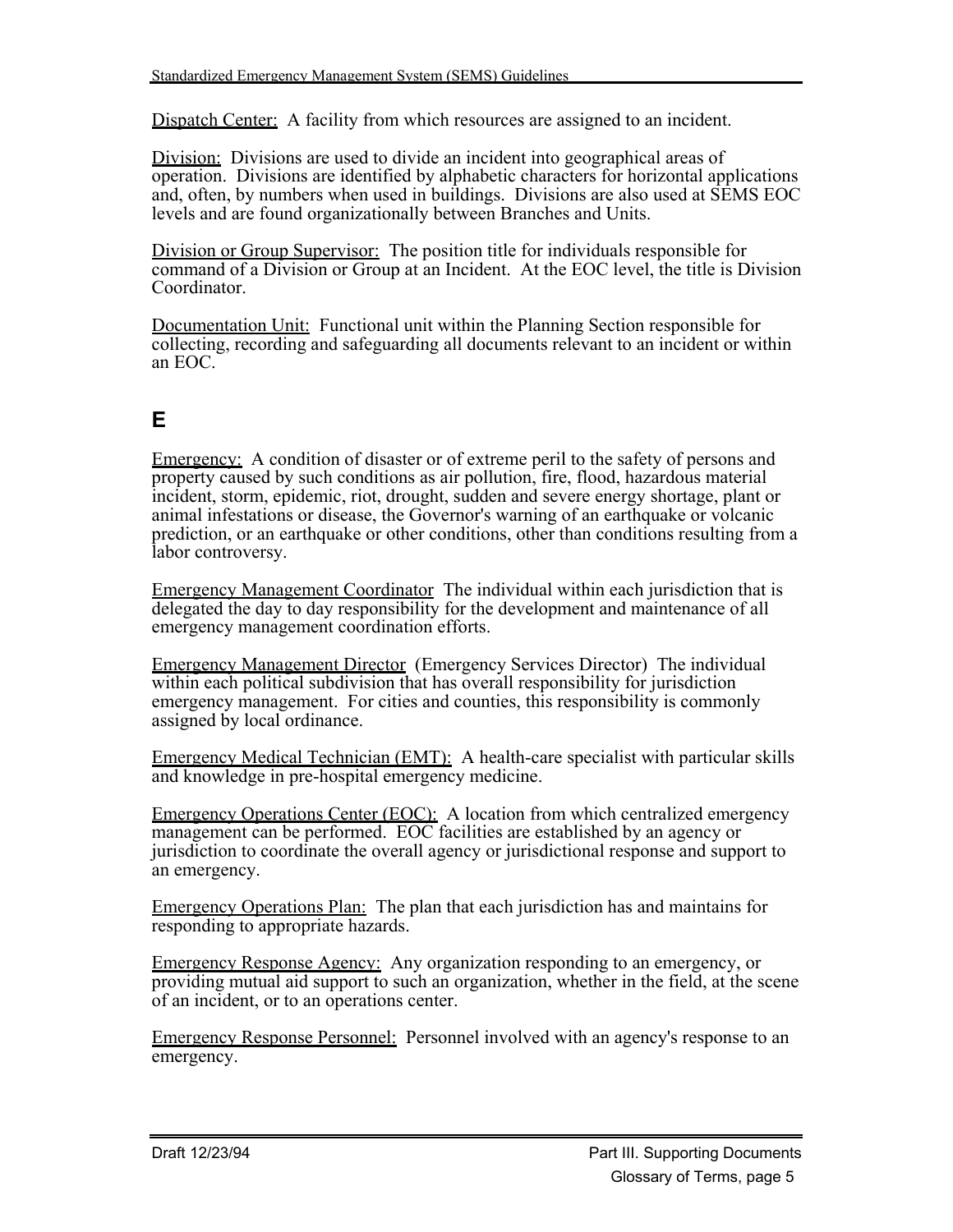EOC Action Plan The plan developed at SEMS EOC levels which contains objectives, actions to be taken, assignments and supporting information for the next operational period.

Event: A planned, non-emergency activity. ICS can be used as the management system for a wide range of events, e.g., parades, concerts or sporting events.

#### **F**

Facilities Unit: Functional unit within the Support Branch of the Logistics Section at the SEMS Field Response Level that provides fixed facilities for the incident. These facilities may include the Incident Base, feeding areas, sleeping areas, sanitary facilities, etc.

Field Operations Guide: A pocket-size manual of instructions on the application of the Incident Command System.

Finance/Administration Section: One of the five primary functions found at all SEMS levels which is responsible for all costs and financial considerations. At the incident the Section can include the Time Unit, Procurement Unit, Compensation/Claims Unit and Cost Unit.

Food Unit: Functional unit within the Service Branch of the Logistics Section responsible for providing meals for incident and or EOC personnel.

Function: In ICS, function refers to the five major activities in the ICS, i.e., Command, Operations, Planning, Logistics and Finance/Administration. The same five functions also are found at all SEMS EOC levels. At the EOC, the term Management replaces Command. The term function is also used when describing the activity involved, e.g., "the planning function."

Functional Element Refers to a part of the incident, EOC or DOC organization such as section, branch, group or unit.

## **G**

General Staff: The group of management personnel reporting to the Incident Commander or to the EOC Director. They may each have a deputy, as needed. At the Field SEMS level, the General Staff consists of:

Operations Section Chief

Planning/Intelligence Section Chief

Logistics Section Chief

Finance/Administration Section Chief

At some SEMS EOC levels, the position titles are Section Coordinators.

Generic ICS: Refers to the description of ICS that is generally applicable to any kind of incident or event.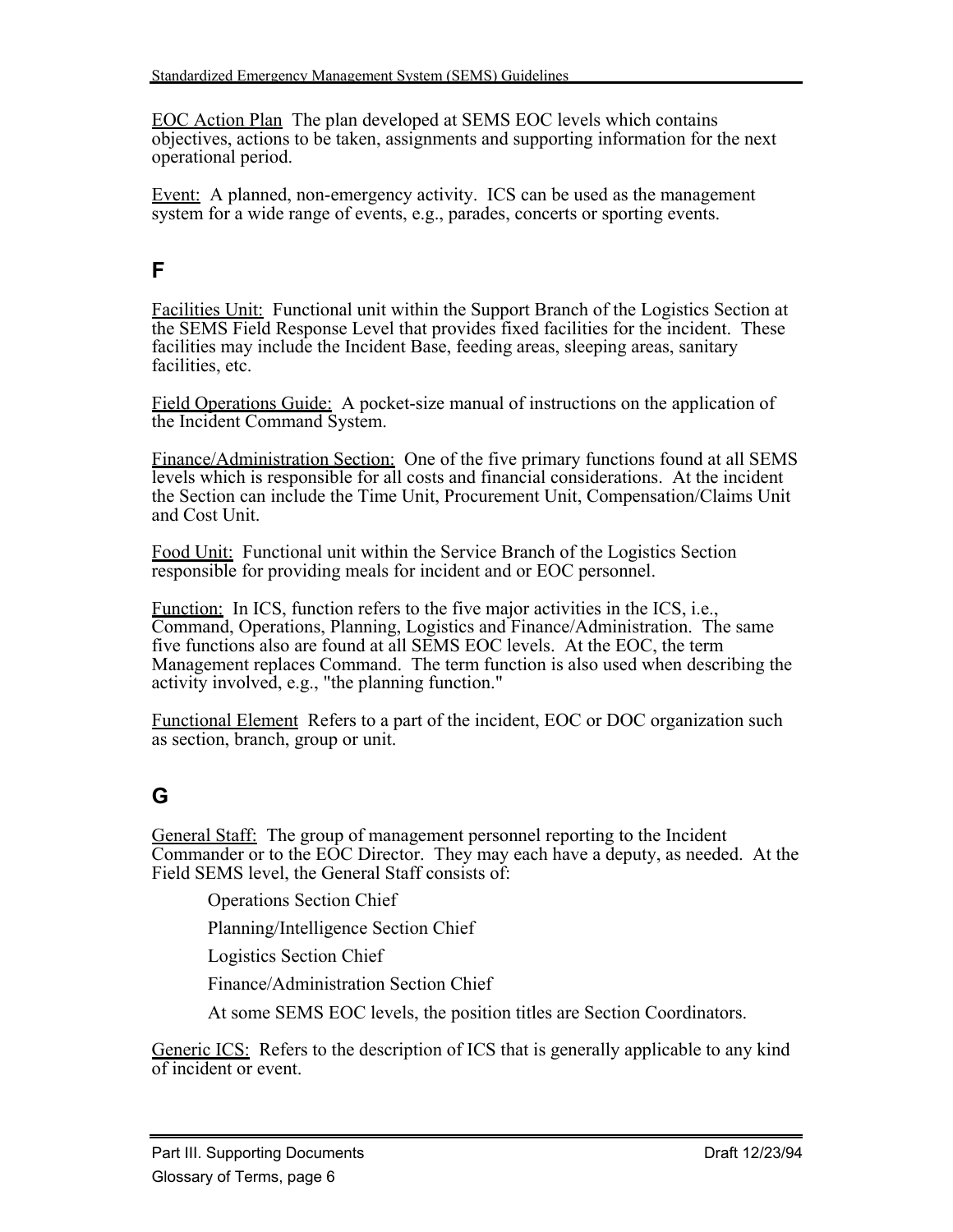Ground Support Unit: Functional unit within the Support Branch of the Logistics Section at the SEMS Field Response level that is responsible for the fueling, maintaining and repairing of vehicles, and the transportation of personnel and supplies.

Group: Groups are established to divide the incident into functional areas of operation. Groups are composed of resources assembled to perform a special function not necessarily within a single geographic division. (See Division.) Groups are located between Branches (when activated) and Resources in the Operations Section.

# **H**

Helibase: The main location for parking, fueling, maintenance, and loading of helicopters operating in support of an incident. It is usually located at or near the incident base.

Helispot: Any designated location where a helicopter can safely take off and land. Some helispots may be used for loading of supplies, equipment, or personnel.

Hierarchy of Command: (See Chain of Command.)

#### **I**

Incident: An occurrence or event, either human-caused or by natural phenomena, that requires action by emergency response personnel to prevent or minimize loss of life or damage to property and/or natural resources.

Incident Action Plan: The plan developed at the field response level which contains objectives reflecting the overall incident strategy and specific tactical actions and supporting information for the next operational period. The plan may be oral or written.

Incident Base: Location at the incident where the primary logistics functions are coordinated and administered. (Incident name or other designator will be added to the term "Base.") The Incident Command Post may be collocated with the Base. There is only one Base per incident.

Incident Commander: The individual responsible for the command of all functions at the field response level.

Incident Command Post (ICP): The location at which the primary command functions are executed. The ICP may be collocated with the incident base or other incident facilities.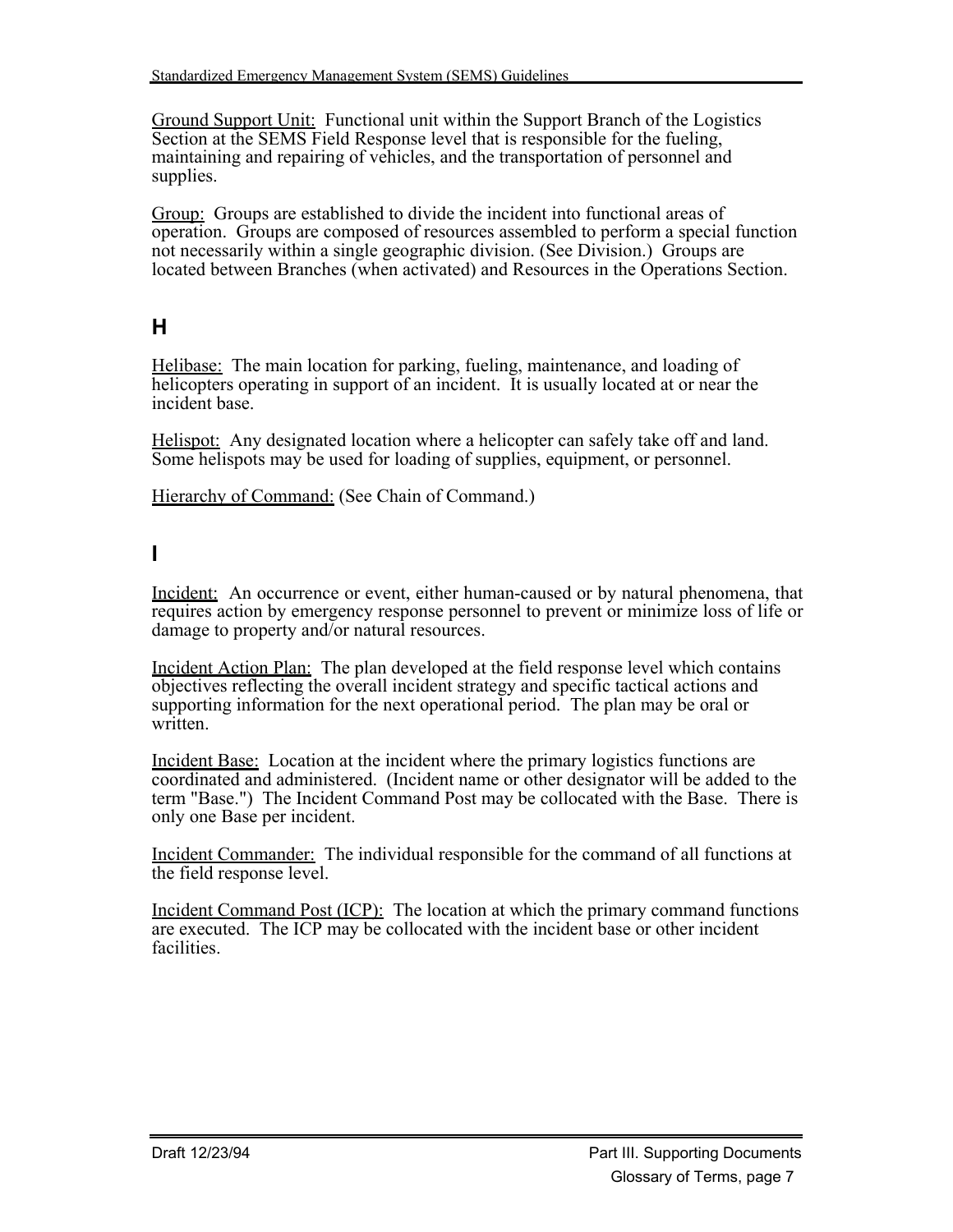Incident Command System (ICS): The nationally used standardized on-scene emergency management concept specifically designed to allow its user(s) to adopt an integrated organizational structure equal to the complexity and demands of single or multiple incidents without being hindered by jurisdictional boundaries. ICS is the combination of facilities, equipment, personnel, procedures, and communications operating within a common organizational structure, with responsibility for the management of resources to effectively accomplish stated objectives pertinent to an incident.

Incident Communications Center: The location of the Communications Unit and the Message Center.

Incident Management Team: The Incident Commander and appropriate General and Command Staff personnel assigned to an incident.

Incident Objectives: Statements of guidance and direction necessary for the selection of appropriate strategy(s), and the tactical direction of resources. Incident objectives are based on realistic expectations of what can be accomplished when all allocated resources have been effectively deployed. Incident objectives must be achievable and measurable, yet flexible enough to allow for strategic and tactical alternatives.

Information Officer: A member of the Command Staff responsible for interfacing with the public and media or with other agencies requiring information directly from the incident. There is only one Information Officer per incident. The Information Officer may have assistants. This position is also referred to as Public Affairs or Public Information Officer in some disciplines. At SEMS EOC levels, the information function may be established as a Coordinator or as a section or branch reporting directly to the EOC Director.

Initial Action: The actions taken by resources which are the first to arrive at an incident.

Initial Response: Resources initially committed to an incident.

#### **J**

Jurisdiction: The range or sphere of authority. Public agencies have jurisdiction at an incident related to their legal responsibilities and authority for incident mitigation. Jurisdictional authority at an incident can be political/geographical (e.g., special district city, county, state or federal boundary lines), or functional (e.g., police department, health department, etc.). (See Multijurisdiction.)

Jurisdictional Agency: The agency having jurisdiction and responsibility for a specific geographical area, or a mandated function.

#### **L**

Landing Zone: (See Helispot.)

Leader: The ICS title for an individual responsible for a functional unit, task forces, or teams.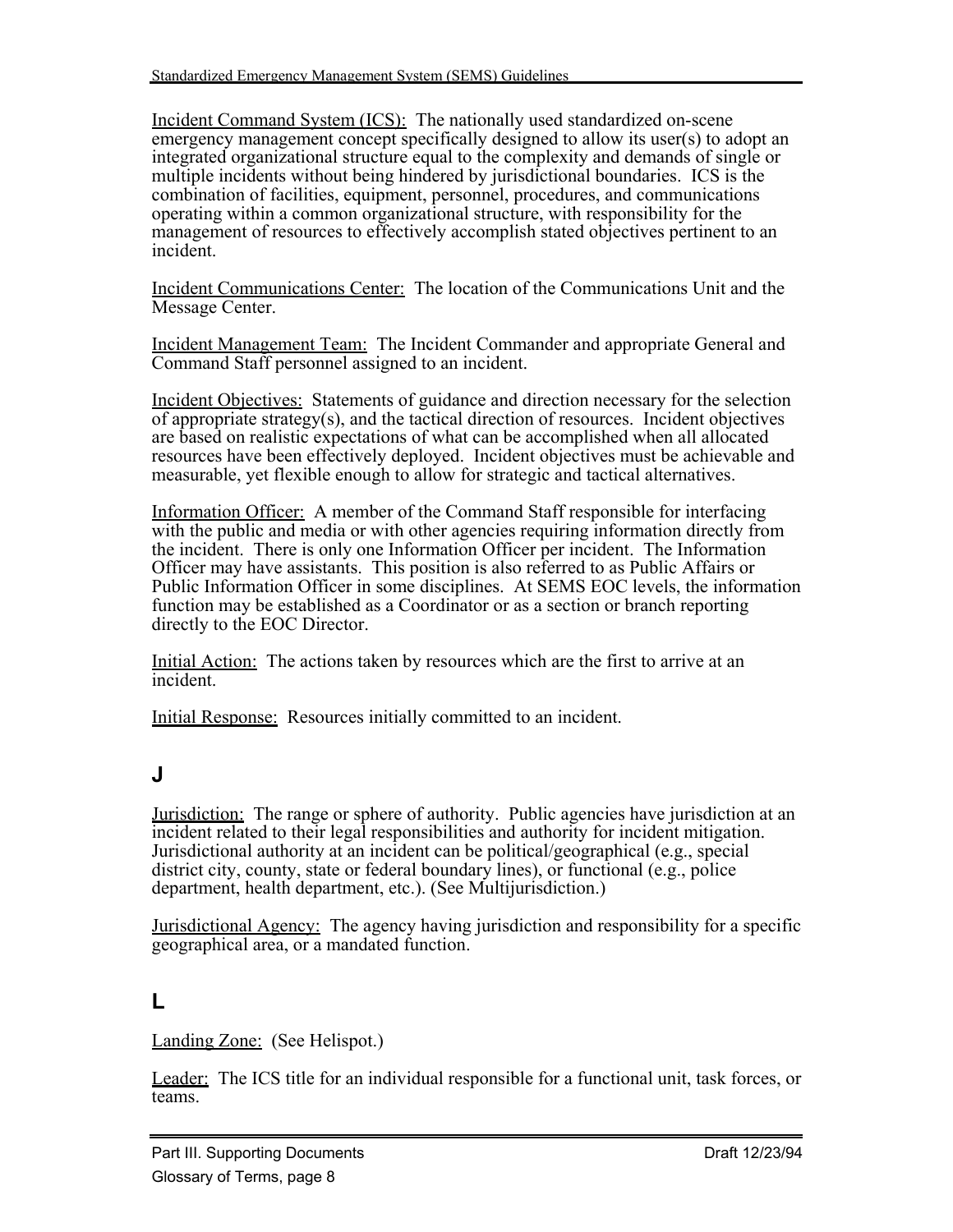Liaison Officer: A member of the Command Staff at the Field SEMS level responsible for coordinating with representatives from cooperating and assisting agencies. At SEMS EOC levels, the function may be done by a Coordinator and/or within a Section or Branch reporting directly to the EOC Director.

Life-Safety: Refers to the joint consideration of both the life and physical well-being of individuals.

Local Government: Means local agencies per Article 3 of the SEMS regulations. The Government Code 8680.2 defines local agencies as any city , city and county, county, school district or special district.

Local Government Advisory Committee (LGAC): Committees established by the Director of OES to provide a forum for the exchange of information among the cities and counties of a Mutual Aid Region. The LGAC may develop a consensus of action and policy among local emergency managers on issues, policies, and programs of concern to local governments, and if necessary bring such concerns to the attention of OES Executive Management.

Logistics Section: One of the five primary functions found at all SEMS levels. The Section responsible for providing facilities, services and materials for the incident or at an EOC.

## **M**

Management by Objectives: In SEMS field and EOC levels, this is a top-down management activity which involves a three-step process to achieve the desired goal. The steps are: establishing the objectives, selection of appropriate strategy(s) to achieve the objectives; and the direction or assignments associated with the selected strategy.

Master Mutual Aid Agreement An agreement entered into by and between the State of California, its various departments and agencies, and the various political subdivision, municipal corporations, and other public agencies of the State of California to assist each other by providing resource during an emergency Mutual aid occurs when two or more parties agree to furnish resources and facilities and to render services to each other to prevent and combat any type of disaster or emergency.

Marshaling Area An area used for the completed mobilization and assemblage of personnel and resources prior to their being sent directly to the disaster affected area. Marshaling Areas are utilized particularly for disasters outside of the continental United States.

Medical Unit: Functional unit within the Service Branch of the Logistics Section at SEMS Field levels responsible for the development of the Medical Emergency Plan, and for providing emergency medical treatment of incident personnel.

Message Center: The Message Center is part of the Incident or EOC Communications Center and is collocated or placed adjacent to it. It receives, records, and routes information to appropriate locations at an incident or within an EOC.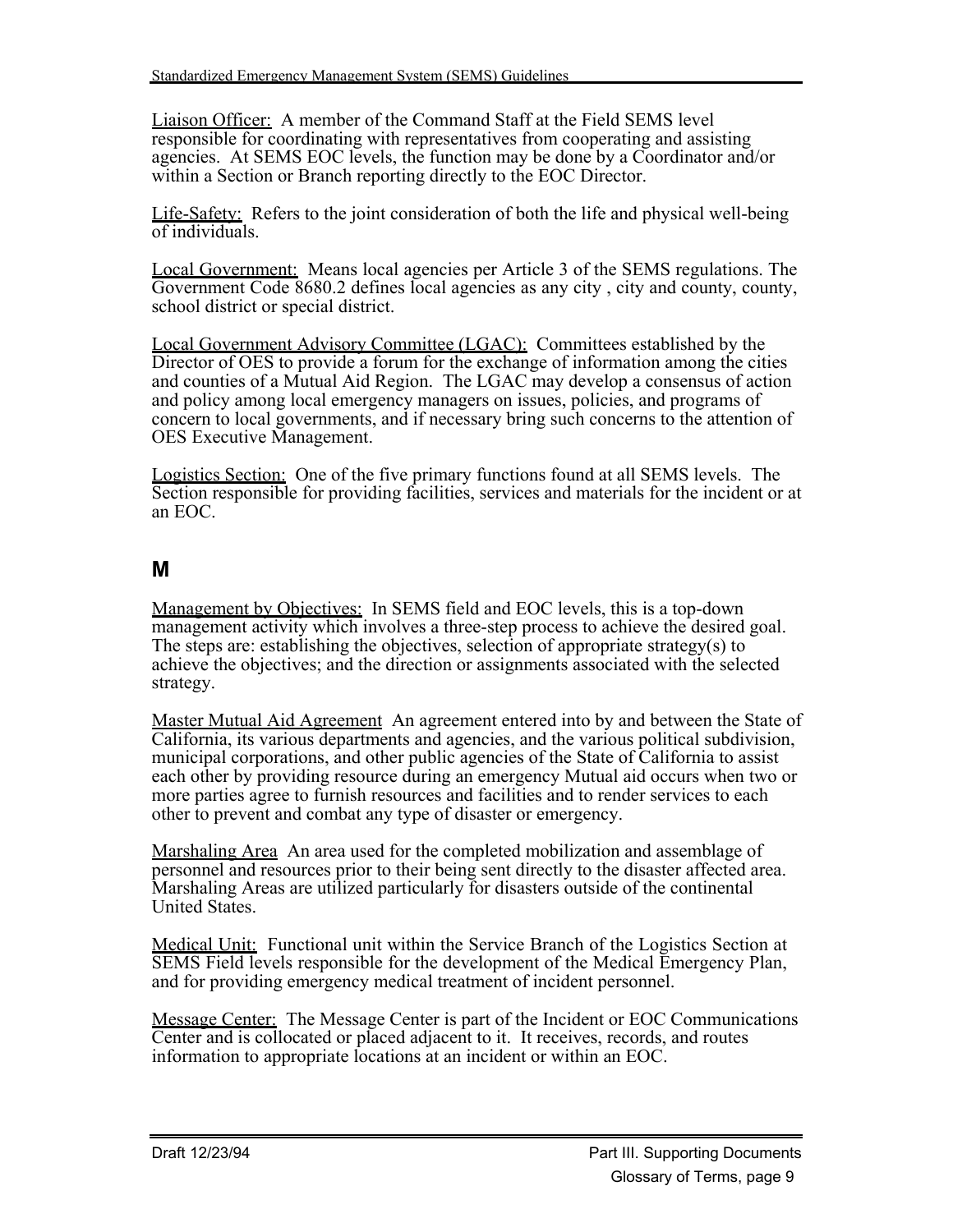Mobilization: The process and procedures used by all organizations federal, state and local for activating, assembling, and transporting all resources that have been requested to respond to or support an incident.

Mobilization Center: An off-incident location at which emergency service personnel and equipment are temporarily located pending assignment to incidents, release, or reassignment.

Multi-Agency or Inter-Agency Coordination: The participation of agencies and disciplines involved at any level of the SEMS organization working together in a coordinated effort to facilitate decisions for overall emergency response activities, including the sharing of critical resources and the prioritization of incidents.

Multi-Agency Coordination System (MACS): The combination of personnel, facilities, equipment, procedures and communications integrated into a common system. When activated, MACS has the responsibility for coordination of assisting agency resources and support in a multi-agency or multijurisdictional environment. A MAC Group functions within the MACS. MACS organizations are used within the California Fire Services.

Multi-Agency Incident: An incident where one or more agencies assist a jurisdictional agency or agencies. The incident may be managed under single or unified command.

Multijurisdiction Incident: An incident requiring action from multiple agencies that have a statutory responsibility for incident mitigation. In ICS these incidents will be managed under Unified Command.

Mutual Aid Agreement: Written agreement between agencies and/or jurisdictions in which they agree to assist one another upon request, by furnishing personnel and equipment.

Mutual Aid Coordinator An individual at local government, operational area, region or state level that is responsible to coordinate the process of requesting, obtaining, processing and using mutual aid resources. Mutual Aid Coordinator duties will vary depending upon the mutual aid system.

Mutual Aid Region A mutual aid region is a subdivision of state OES established to assist in the coordination of mutual aid and other emergency operations within a geographical area of the state, consisting of two or more county (operational) areas.

## **O**

Office of Emergency Services: The Governor's Office of Emergency Services.

Operational Area An intermediate level of the state emergency organization, consisting of a county and all political subdivisions within the county area.

Operational Period: The period of time scheduled for execution of a given set of operation actions as specified in the Incident or EOC Action Plan. Operational Periods can be of various lengths, although usually not over 24 hours.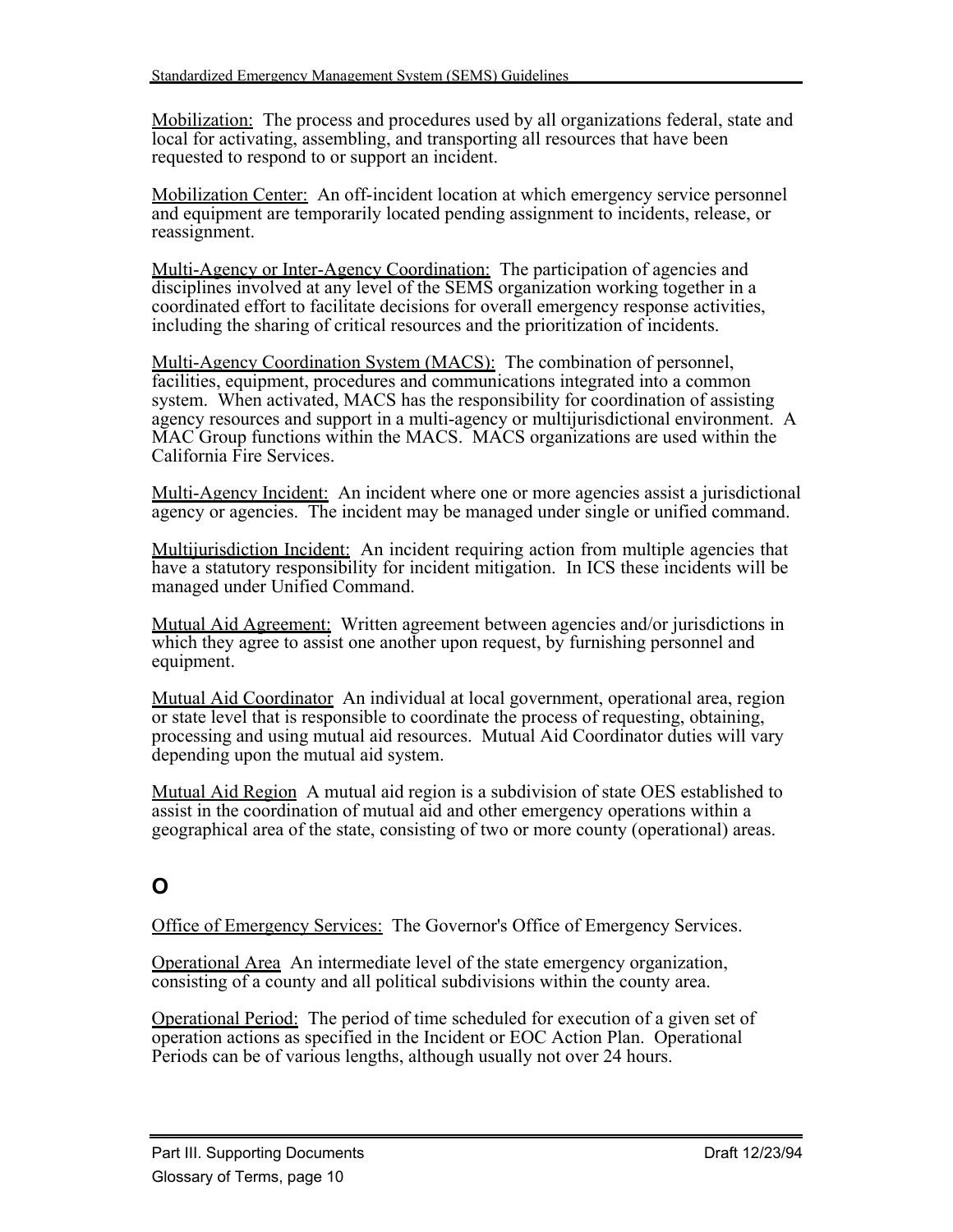Operations Section: One of the five primary functions found at all SEMS levels. The Section responsible for all tactical operations at the incident, or for the coordination of operational activities at an EOC. The Operations Section at the SEMS Field Response Level can include Branches, Divisions and/or Groups, Task Forces, Teams, Single Resources and Staging Areas. At the EOC levels, the Operations Section would contain Branches or Divisions as necessary because of span of control considerations.

Out-of-Service Resources: Resources assigned to an incident but unable to respond for mechanical, rest, or personnel reasons.

#### **P**

Planning Meeting: A meeting held as needed throughout the duration of an incident to select specific strategies and tactics for incident control operations and for service and support planning. On larger incidents, the planning meeting is a major element in the development of the Incident Action Plan. Planning meetings are also an essential activity at all SEMS EOC levels.

Planning Section: (Also referred to as Planning/Intelligence) One of the five primary functions found at all SEMS levels. Responsible for the collection, evaluation, and dissemination of information related to the incident or an emergency, and for the preparation and documentation of Incident or EOC Action Plans. The section also maintains information on the current and forecasted situation, and on the status of resources assigned to the incident. At the SEMS Field Response level, the Section will Include the Situation, Resource, Documentation, and Demobilization Units, as well as Technical Specialists. Other units may be added at the EOC level.

Procurement Unit: Functional unit within the Finance/Administration Section responsible for financial matters involving vendor contracts.

Public Information Officer The individual at field or EOC level that has been delegated the authority to prepare public information releases and to interact with the media. Duties will vary depending upon the agency and SEMS level.

# **R**

Recorders: Individuals within ICS or EOC organizational units who are responsible for recording information. Recorders may be found in Planning, Logistics and Finance/Administration Units.

Region Emergency Operations Center (REOC) Facilities found at State OES Administrative Regions. REOCS are used to coordinate information and resources among operational areas and between the operational areas and the state level.

Reporting Locations Specific locations or facilities where incoming resources can check-in at the incident. (See Check-in.)

Resources: Personnel and equipment available, or potentially available, for assignment to incidents or to EOCs. Resources are described by kind and type, and may be used in tactical support or supervisory capacities at an incident or at EOCs.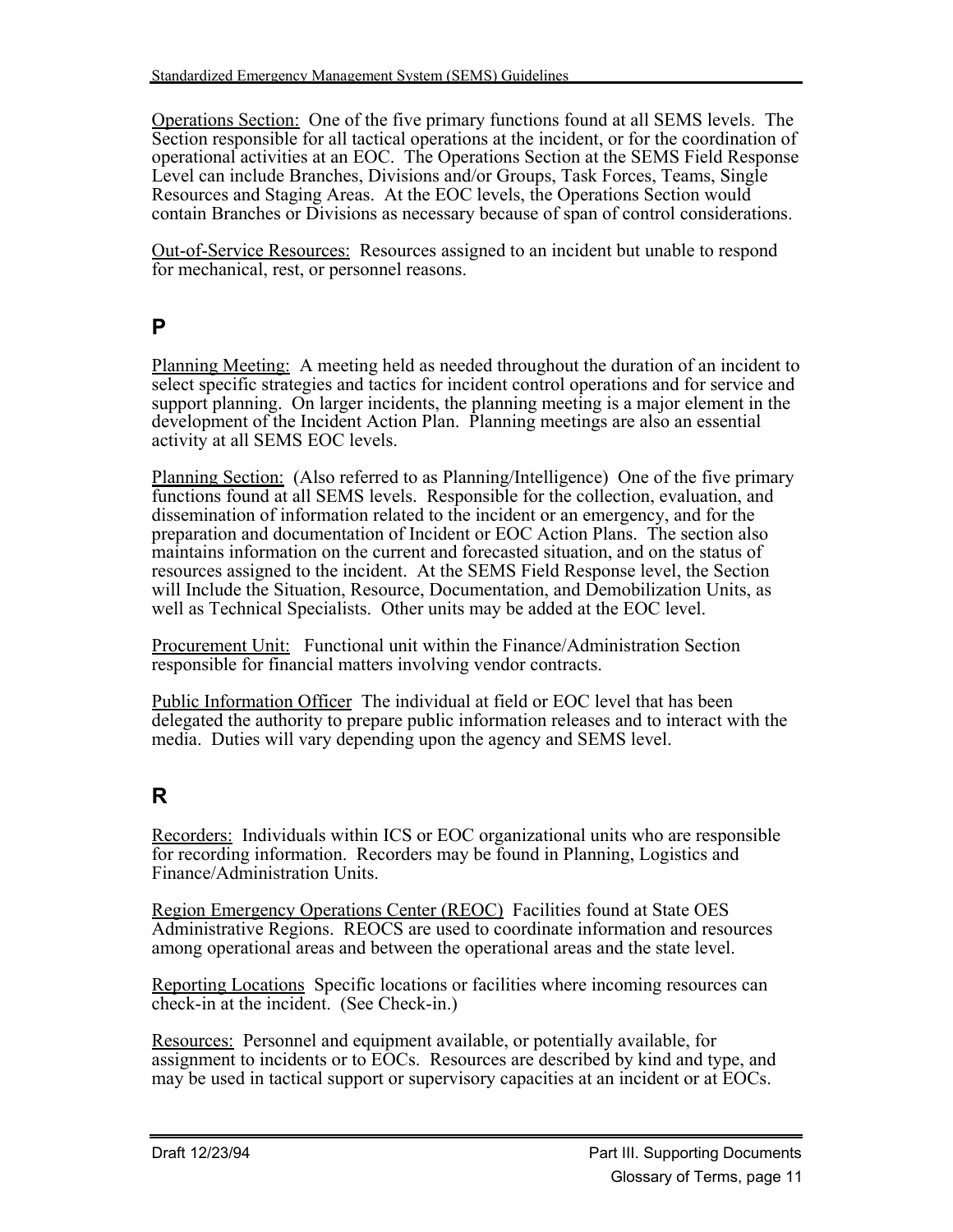Resources Unit: Functional unit within the Planning Section at the SEMS Field Response level responsible for recording the status of resources committed to the incident. The Unit also evaluates resources currently committed to the incident, the impact that additional responding resources will have on the incident, and anticipated resource needs.

# **S**

Safety Officer: A member of the Command Staff at the incident or within an EOC responsible for monitoring and assessing safety hazards or unsafe situations, and for developing measures for ensuring personnel safety. The Safety Officer may have assistants.

Section: That organization level with responsibility for a major functional area of the incident or at an EOC, e.g., Operations, Planning, Logistics, Administration/Finance.

Section Chief: The ICS title for individuals responsible for command of functional sections: Operations, Planning/Intelligence, Logistics and Administration/Finance. At the EOC level, the position title will be Section Coordinator.

Service Branch: A Branch within the Logistics Section responsible for service activities at the incident. Includes the Communications, Medical and Food Units.

Single Resource: An individual, a piece of equipment and its personnel complement, or a crew or team of individuals with an identified work supervisor that can be used on an incident.

Situation Unit: Functional unit within the Planning Section responsible for the collection, organization and analysis of incident status information, and for analysis of the situation as it progresses. Reports to the Planning Section Chief.

Span of control: The supervisory ratio maintained within an ICS or EOC organization. A span of control of five-positions reporting to one supervisor is considered optimum.

Special District: A unit of local government (other than a city, county, or city and county) with authority or responsibility to own, operate or maintain a project (as defined in California Code of Regulations 2900(s) for purposes of natural disaster assistance. This may include a joint powers authority established under section 6500 et seq. of the Code.

Staging Area: Staging Areas are locations set up at an incident where resources can be placed while awaiting a tactical assignment. Staging Areas are managed by the Operations Section.

Staging Area Managers: Individuals within ICS organizational units that are assigned specific managerial responsibilities at Staging Areas. (Also Camp Manager.)

Standardized Emergency Management System (SEMS): A system required by California Government Code for managing response to multi-agency and multijurisdiction emergencies in California. SEMS consists of five organizational levels which are activated as necessary: Field Response, Local Government, Operational Area, Region, State.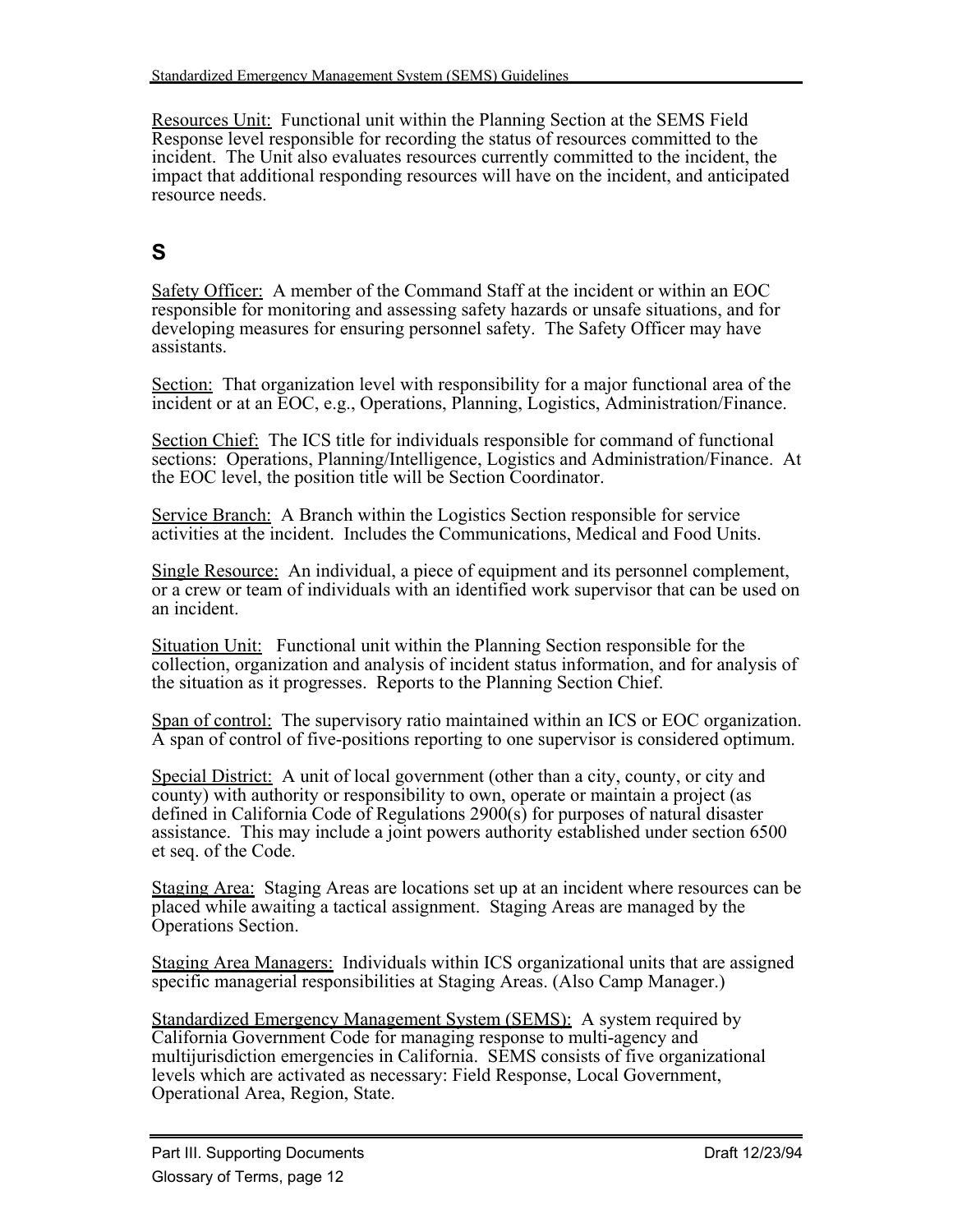State Operations Center (SOC) An EOC facility operated by the Governor's Office of Emergency Services at the state level in SEMS.

Strategy: The general plan or direction selected to accomplish incident or EOC objectives.

Supply Unit: Functional unit within the Support Branch of the Logistics Section responsible for ordering equipment and supplies required for incident operations.

Support Branch: A Branch within the Logistics Section responsible for providing personnel, equipment and supplies to support incident operations. Includes the Supply, Facilities and Ground Support Units.

Support Resources: Non-tactical resources under the supervision of the Logistics, Planning, Finance/Administration Sections or the Command Staff.

Supporting Materials: Refers to the several attachments that may be included with an Incident Action Plan, e.g., communications plan, map, safety plan, traffic plan, and medical plan.

# **T**

Tactical Direction: Direction given by the Operations Section Chief at the SEMS Field level which includes the tactics appropriate for the selected strategy, the selection and assignment of resources, tactics implementation, and performance monitoring for each operational period.

Task Force: A combination of single resources assembled for a particular tactical need, with common communications and a leader.

Team: (See Single Resource.)

Technical Specialists: Personnel with special skills that can be used anywhere within the ICS or EOC organization.

Time Unit: Functional unit within the Finance/Administration Section responsible for recording time for incident or EOC personnel and hired equipment.

Type: Refers to resource capability. A Type 1 resource provides a greater overall capability due to power, size, capacity, etc., than would be found in a Type 2 resource. Resource typing provides managers with additional information in selecting the best resource for the task.

## **U**

Unified Area Command: A Unified Area Command is established when incidents under an Area Command are multijurisdictional. (See Area Command and Unified Command.)